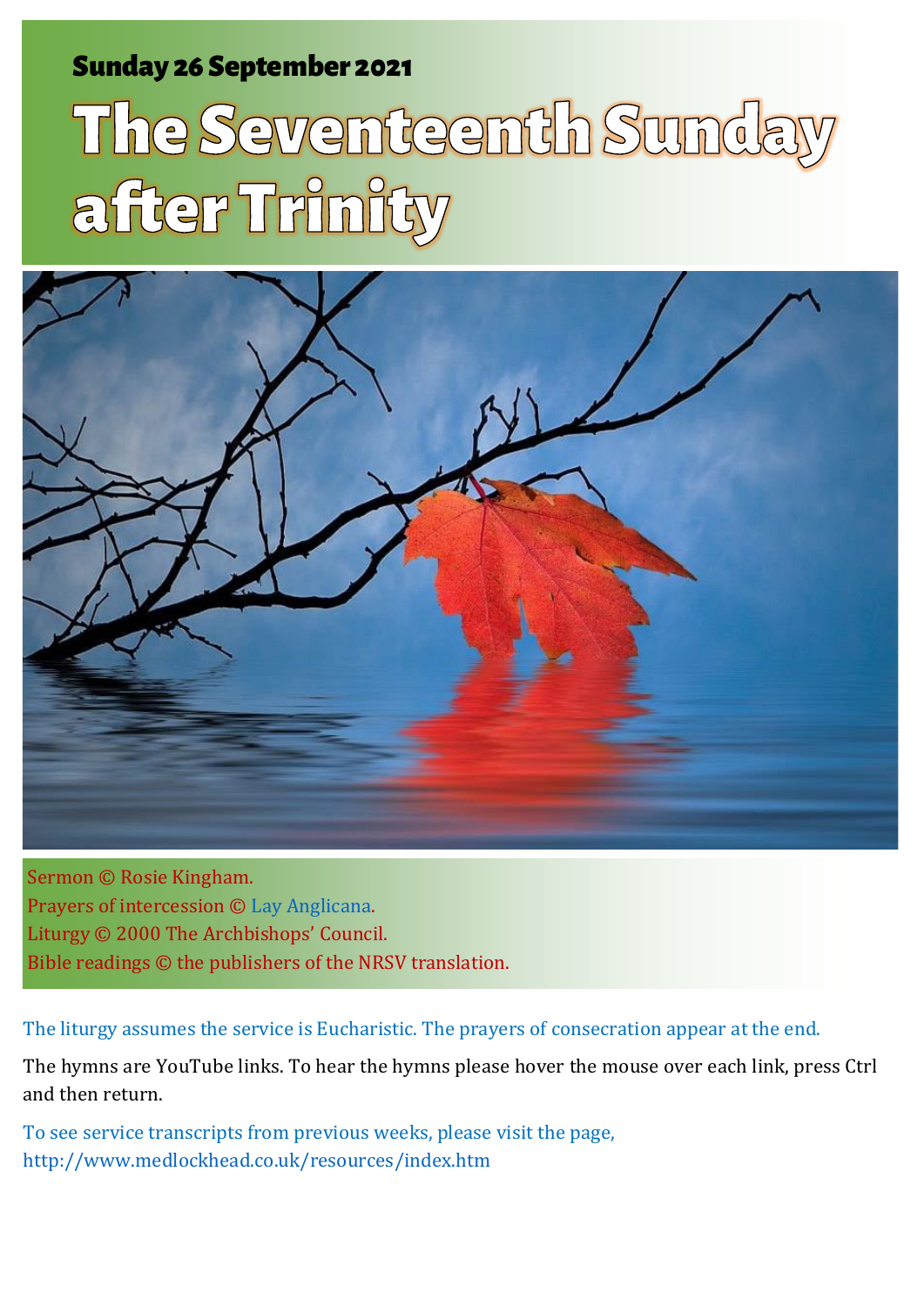#### **Introduction and welcome**

HYMN 1 **[I heard the voice of Jesus say](https://www.youtube.com/watch?v=XUVCpF8-VuE)** (please click on this link to hear the hymn)

#### **The Welcome**

In the name of the Father, and of the Son, and of the Holy Spirit

All **Amen.**

The Lord be with you

All **And also with you.**

#### **The Preparation**

All **Almighty God,**

**to whom all hearts are open, all desires known, and from whom no secrets are hidden: cleanse the thoughts of our hearts by the inspiration of your Holy Spirit, that we may perfectly love you, and worthily magnify your holy name; through Christ our Lord. Amen.**

Our Lord Jesus Christ said:

The first commandment is this: 'Hear, O Israel, the Lord our God is the only Lord. You shall love the Lord your God with all your heart, with all your soul, with all your mind, and with all your strength.'

And the second is this: 'Love your neighbour as yourself.' There is no other commandment greater than these. On these two commandments hang all the law and the prophets.

#### All **Amen. Lord, have mercy.**

God so loved the world that he gave his only Son Jesus Christ to save us from our sins, to be our advocate in heaven, and to bring us to eternal life. Therefore, let us confess our sins in penitence and faith, firmly resolved to keep God's commandments and to live in love and peace with all.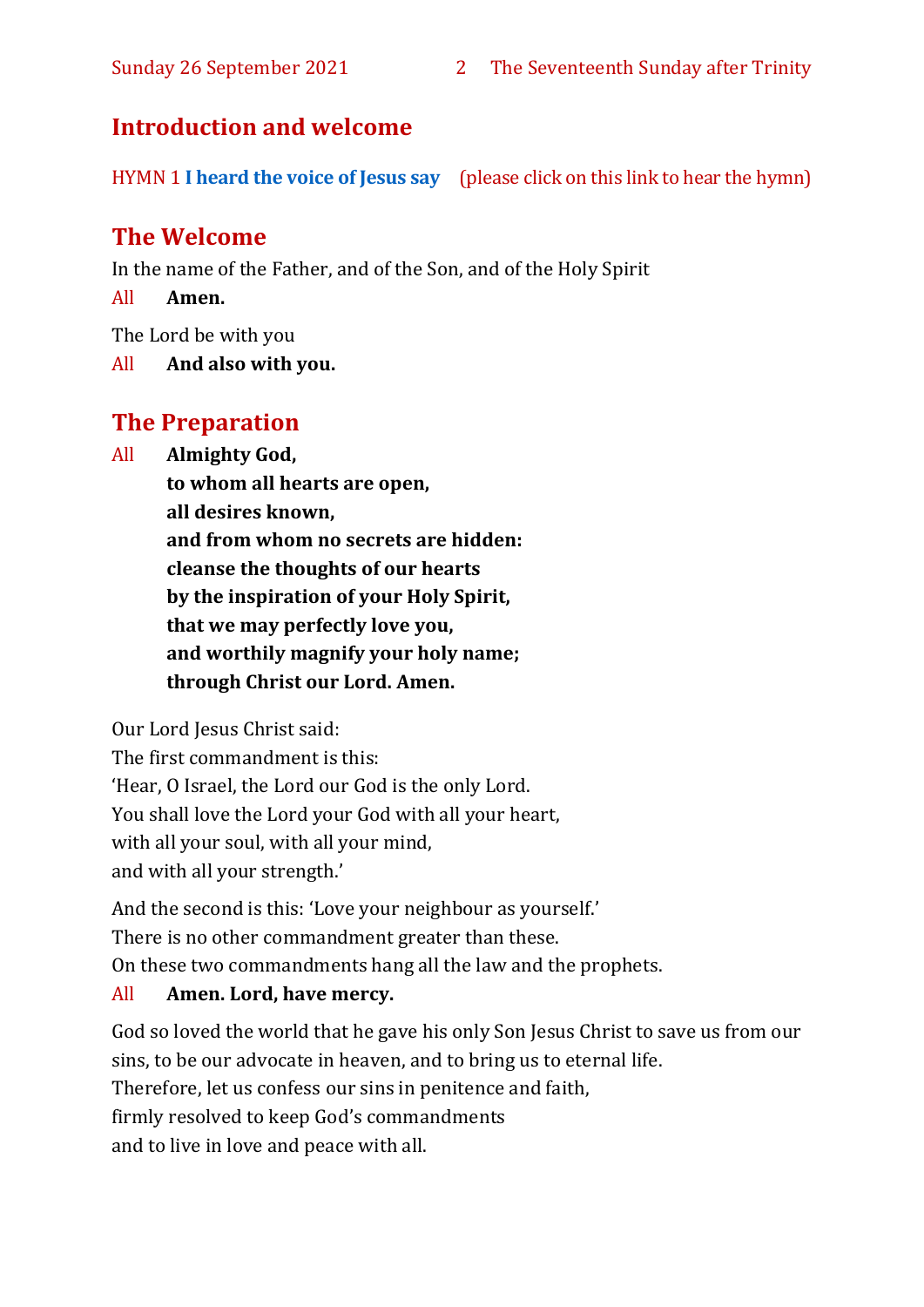All **Almighty God, our heavenly Father, we have sinned against you and against our neighbour in thought and word and deed, through negligence, through weakness, through our own deliberate fault. We are truly sorry and repent of all our sins. For the sake of your Son Jesus Christ, who died for us, forgive us all that is past and grant that we may serve you in newness of life to the glory of your name. Amen.**

Almighty God,

who forgives all who truly repent, have mercy upon you, pardon and deliver you from all your sins, confirm and strengthen you in all goodness, and keep you in life eternal; through Jesus Christ our Lord. All **Amen.**

#### **The Gloria**

This Gloria is sung to the tune of 'Cwm Rhondda'. Click **[here](about:blank)** for the tune.

All **Glory be to God in Heaven, Songs of joy and peace we bring, Thankful hearts and voices raising, To creation's Lord we sing. Lord we thank you, Lord we praise you, Glory be to God our King: Glory be to God our King. Lamb of God, who on our shoulders, Bore the load of this world's sin; Only Son of God the Father, You have brought us peace within. Lord, have mercy, Christ have mercy,**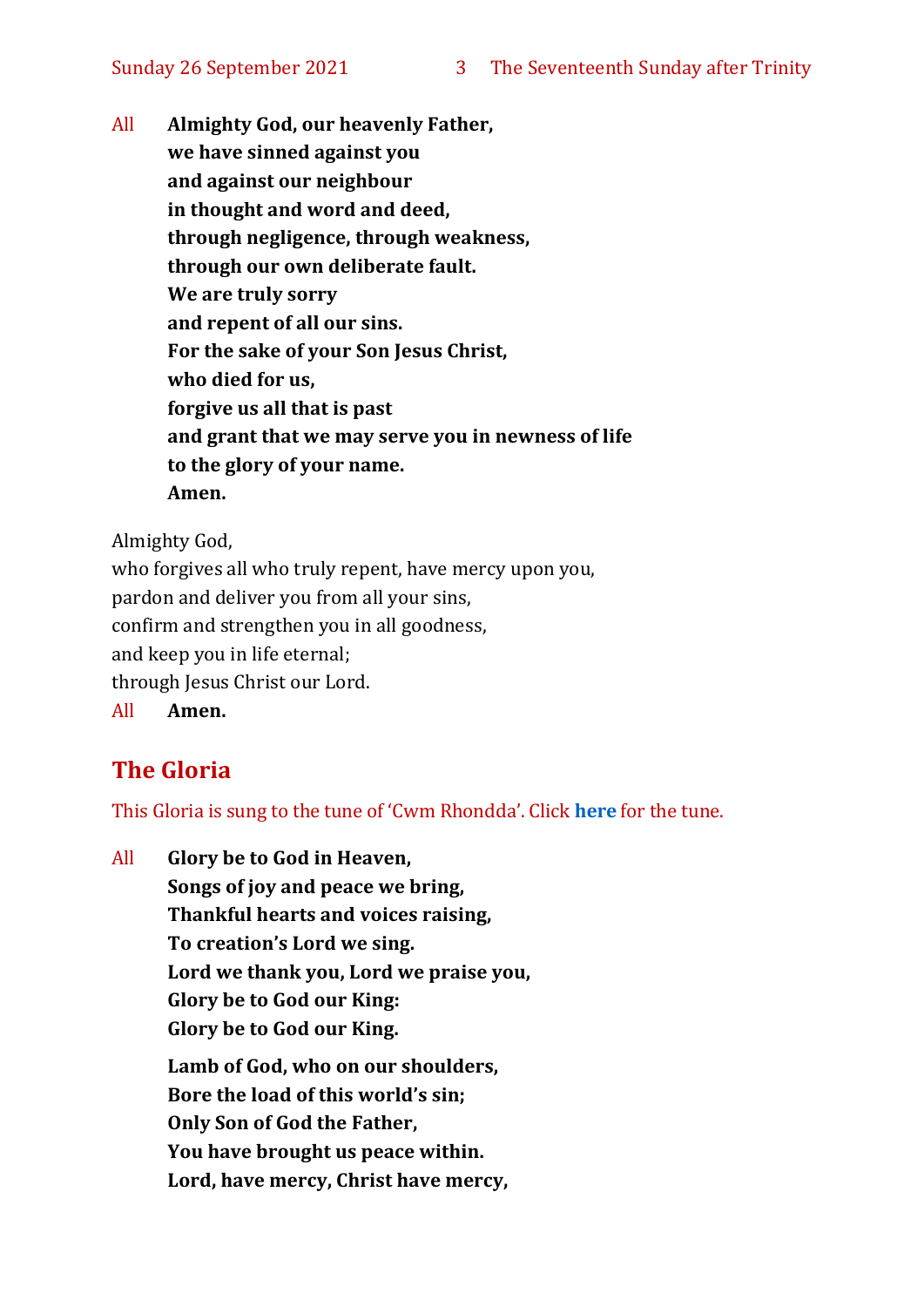**Now your glorious reign begin: Now your glorious reign begin.**

**You O Son of God are Holy, You we praise with one accord. None in heav'n or earth is like you, Only you are Christ the Lord. With the Father and the Spirit, Ever worshipped and adored: Ever worshipped and adored.**

#### **The Collect for the Seventeenth Sunday after Trinity**

Gracious God, you call us to fullness of life: deliver us from unbelief and banish our anxieties with the liberating love of Jesus Christ our Lord. All **Amen.**

#### **First reading**

A reading from the Third Book of Moses called Numbers

The rabble among them had a strong craving; and the Israelites also wept again, and said, 'If only we had meat to eat! We remember the fish we used to eat in Egypt for nothing, the cucumbers, the melons, the leeks, the onions, and the garlic; but now our strength is dried up, and there is nothing at all but this manna to look at.' Now the manna was like coriander seed, and its color was like the color of gum resin. The people went around and gathered it, ground it in mills or beat it in mortars, then boiled it in pots and made cakes of it; and the taste of it was like the taste of cakes baked with oil. When the dew fell on the camp in the night, the manna would fall with it. Moses heard the people weeping throughout their families, all at the entrances of their tents. Then the Lord became very angry, and Moses was displeased.

So Moses said to the Lord, 'Why have you treated your servant so badly? Why have I not found favour in your sight, that you lay the burden of all this people on me? Did I conceive all this people? Did I give birth to them, that you should say to me, "Carry them in your bosom, as a nurse carries a sucking child", to the land that you promised on oath to their ancestors? Where am I to get meat to give to all this people? For they come weeping to me and say, "Give us meat to eat!" I am not able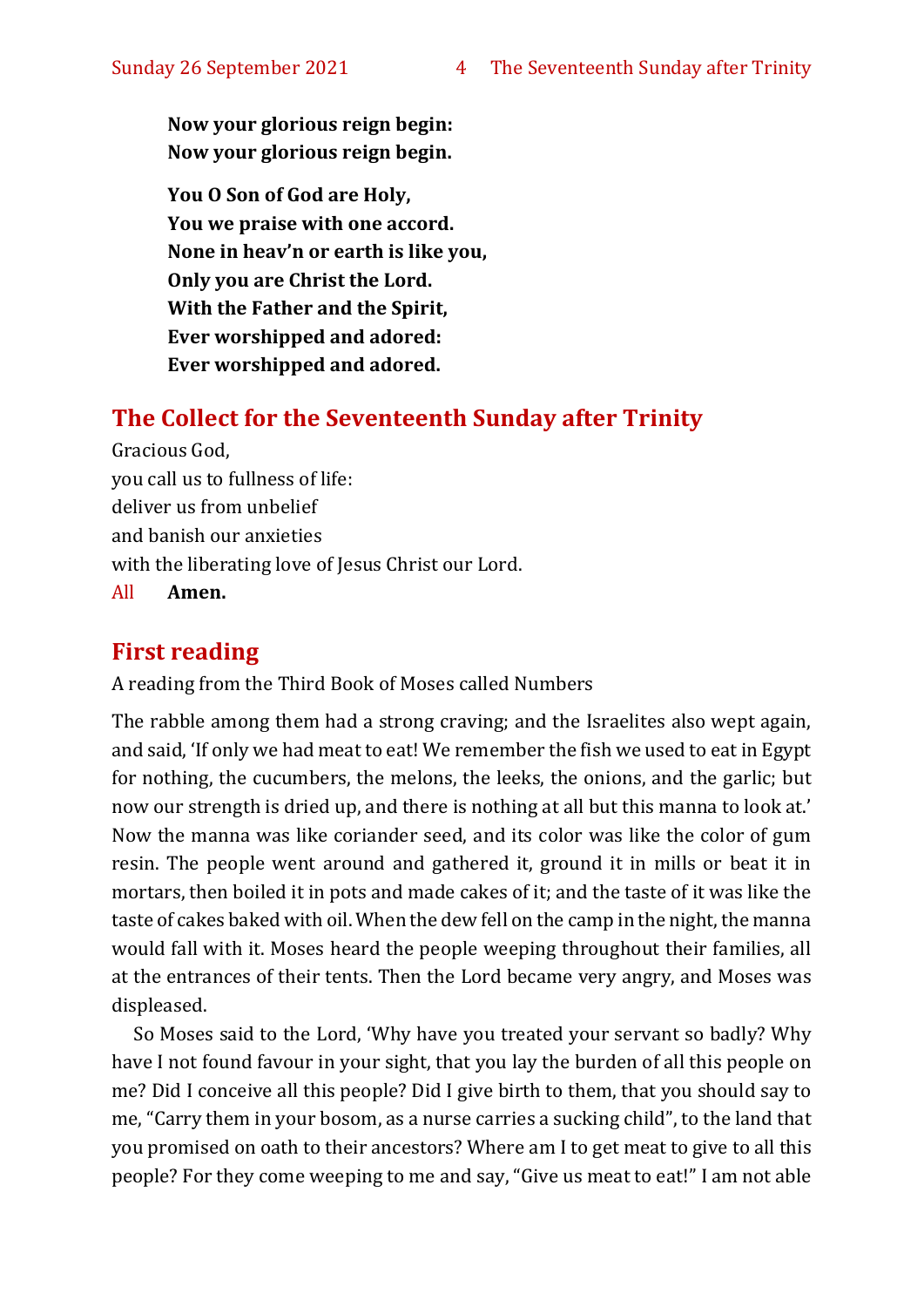to carry all this people alone, for they are too heavy for me. If this is the way you are going to treat me, put me to death at once—if I have found favor in your sight and do not let me see my misery.'

So the Lord said to Moses, 'Gather for me seventy of the elders of Israel, whom you know to be the elders of the people and officers over them; bring them to the tent of meeting, and have them take their place there with you. I will come down and talk with you there; and I will take some of the spirit that is on you and put it on them; and they shall bear the burden of the people along with you so that you will not bear it all by yourself. And say to the people: Consecrate yourselves for tomorrow, and you shall eat meat; for you have wailed in the hearing of the Lord, saying, 'If only we had meat to eat! Surely it was better for us in Egypt.' Therefore the Lord will give you meat, and you shall eat. You shall eat not only one day, or two days, or five days, or ten days, or twenty days, but for a whole month—until it comes out of your nostrils and becomes loathsome to you—because you have rejected the Lord who is among you, and have wailed before him, saying, "Why did we ever leave Egypt?" ' But Moses said, 'The people I am with number six hundred thousand on foot; and you say, "I will give them meat, that they may eat for a whole month"! Are there enough flocks and herds to slaughter for them? Are there enough fish in the sea to catch for them?' The Lord said to Moses, 'Is the Lord's power limited? Now you shall see whether my word will come true for you or not.'

So Moses went out and told the people the words of the Lord; and he gathered seventy elders of the people, and placed them all around the tent. Then the Lord came down in the cloud and spoke to him, and took some of the spirit that was on him and put it on the seventy elders; and when the spirit rested upon them, they prophesied. But they did not do so again. Two men remained in the camp, one named Eldad, and the other named Medad, and the spirit rested on them; they were among those registered, but they had not gone out to the tent, and so they prophesied in the camp. And a young man ran and told Moses, 'Eldad and Medad are prophesying in the camp.' And Joshua son of Nun, the assistant of Moses, one of his chosen men, said, 'My lord Moses, stop them!' But Moses said to him, 'Are you jealous for my sake? Would that all the Lord's people were prophets, and that the Lord would put his spirit on them!' *Numbers 11:4–29* 

This is the Word of the Lord

#### All **Thanks be to God.**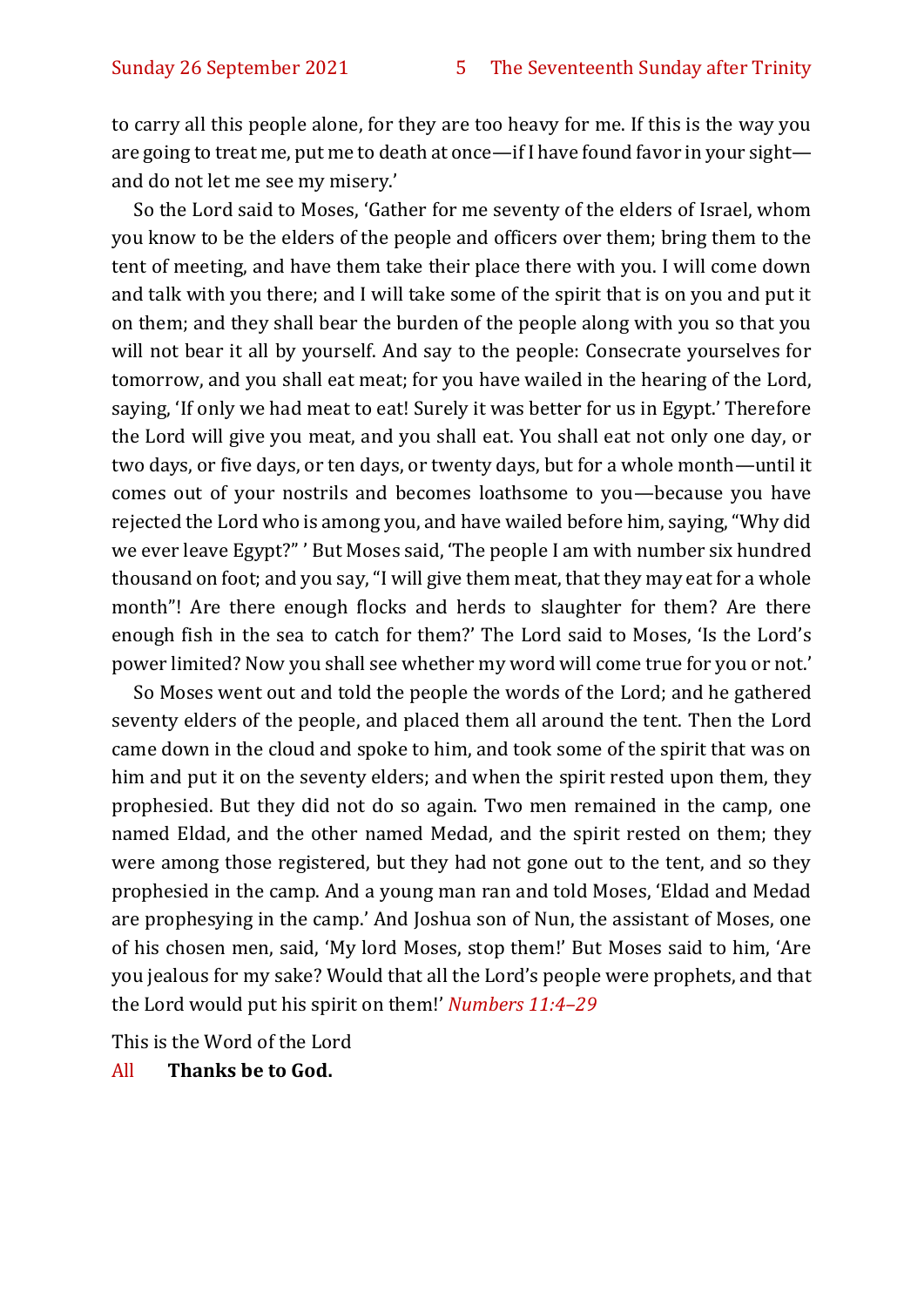#### **Psalm**

<sup>7</sup>The law of the Lord is perfect, reviving the soul; the decrees of the Lord are sure, making wise the simple; <sup>8</sup> the precepts of the Lord are right, rejoicing the heart; the commandment of the Lord is clear, enlightening the eyes; <sup>9</sup> the fear of the Lord is pure, enduring for ever; the ordinances of the Lord are true and righteous altogether. <sup>10</sup> More to be desired are they than gold, even much fine gold; sweeter also than honey, and drippings of the honeycomb. <sup>11</sup> Moreover by them is your servant warned; in keeping them there is great reward. <sup>12</sup> But who can detect their errors? Clear me from hidden faults. <sup>13</sup>Keep back your servant also from the insolent; do not let them have dominion over me. Then I shall be blameless, and innocent of great transgression. <sup>14</sup> Let the words of my mouth and the meditation of my heart be acceptable to you, O Lord, my rock and my redeemer. *Psalm 19:8–end* All **Glory to the Father and to the Son and to the Holy Spirit; as it was in the beginning is now**

> **and shall be for ever. Amen.**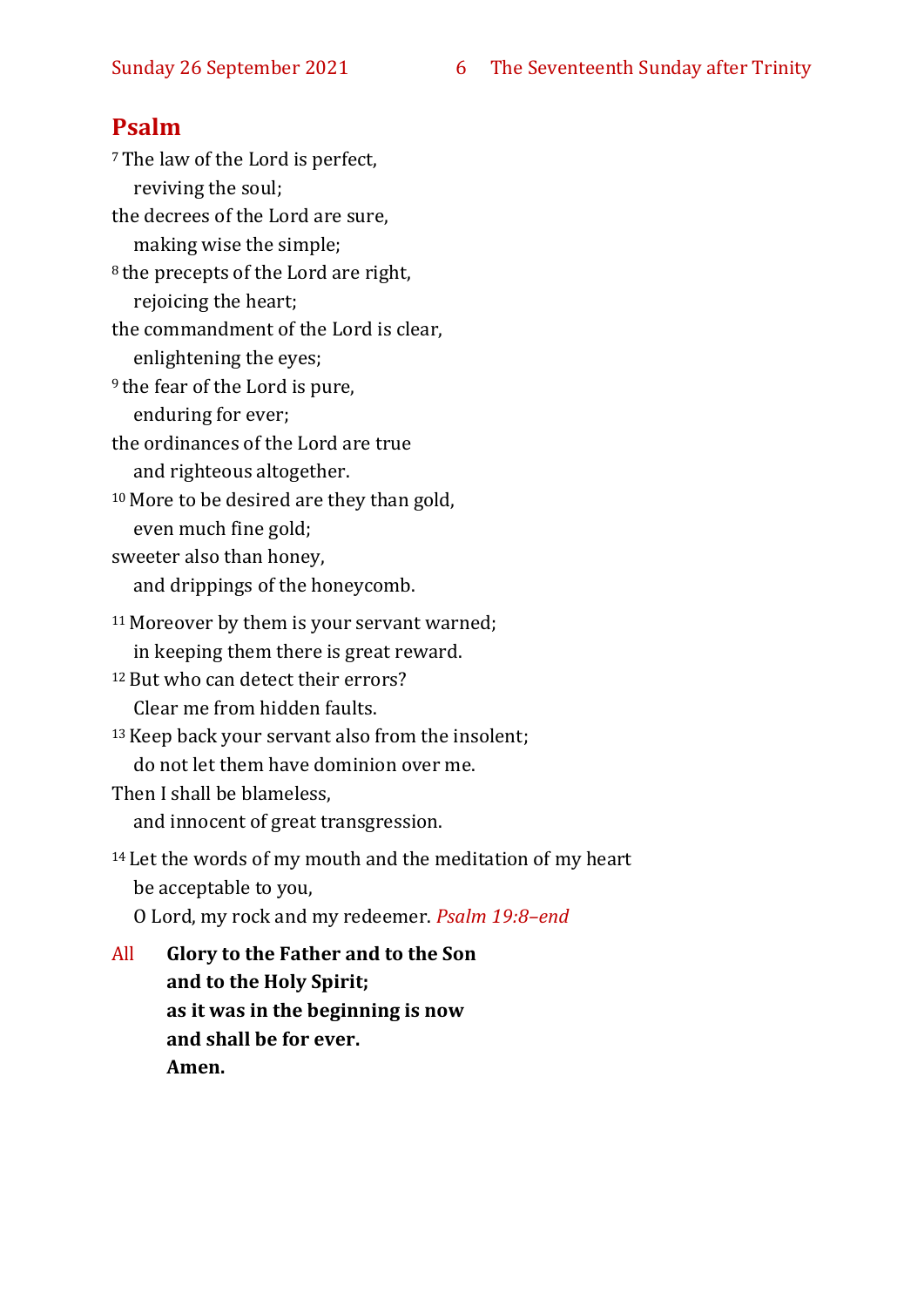#### **Second reading**

A reading from the Letter of St James

Are any among you suffering? They should pray. Are any cheerful? They should sing songs of praise. Are any among you sick? They should call for the elders of the church and have them pray over them, anointing them with oil in the name of the Lord. The prayer of faith will save the sick, and the Lord will raise them up; and anyone who has committed sins will be forgiven. Therefore confess your sins to one another, and pray for one another, so that you may be healed. The prayer of the righteous is powerful and effective. Elijah was a human being like us, and he prayed fervently that it might not rain, and for three years and six months it did not rain on the earth. Then he prayed again, and the heaven gave rain and the earth yielded its harvest. My brothers and sisters, if anyone among you wanders from the truth and is brought back by another, you should know that whoever brings back a sinner from wandering will save the sinner's soul from death and will cover a multitude of sins. *James 5:13–20*

This is the Word of the Lord

All **Thanks be to God.**

HYMN 2 **[Lord Jesus Christ](https://youtu.be/ubl8VsTNVv8)** (click on this link to hear the hymn)

#### **Gospel reading**

Hear the Gospel of our Lord Jesus Christ according to Mark

#### All **Glory to you O Lord.**

John said to him, 'Teacher, we saw someone casting out demons in your name, and we tried to stop him, because he was not following us.' But Jesus said, 'Do not stop him; for no one who does a deed of power in my name will be able soon afterward to speak evil of me. Whoever is not against us is for us. For truly I tell you, whoever gives you a cup of water to drink because you bear the name of Christ will by no means lose the reward.

'If any of you put a stumbling block before one of these little ones who believe in me, it would be better for you if a great millstone were hung around your neck and you were thrown into the sea. If your hand causes you to stumble, cut it off; it is better for you to enter life maimed than to have two hands and to go to hell, to the unquenchable fire. And if your foot causes you to stumble, cut it off; it is better for you to enter life lame than to have two feet and to be thrown into hell. And if your eye causes you to stumble, tear it out; it is better for you to enter the kingdom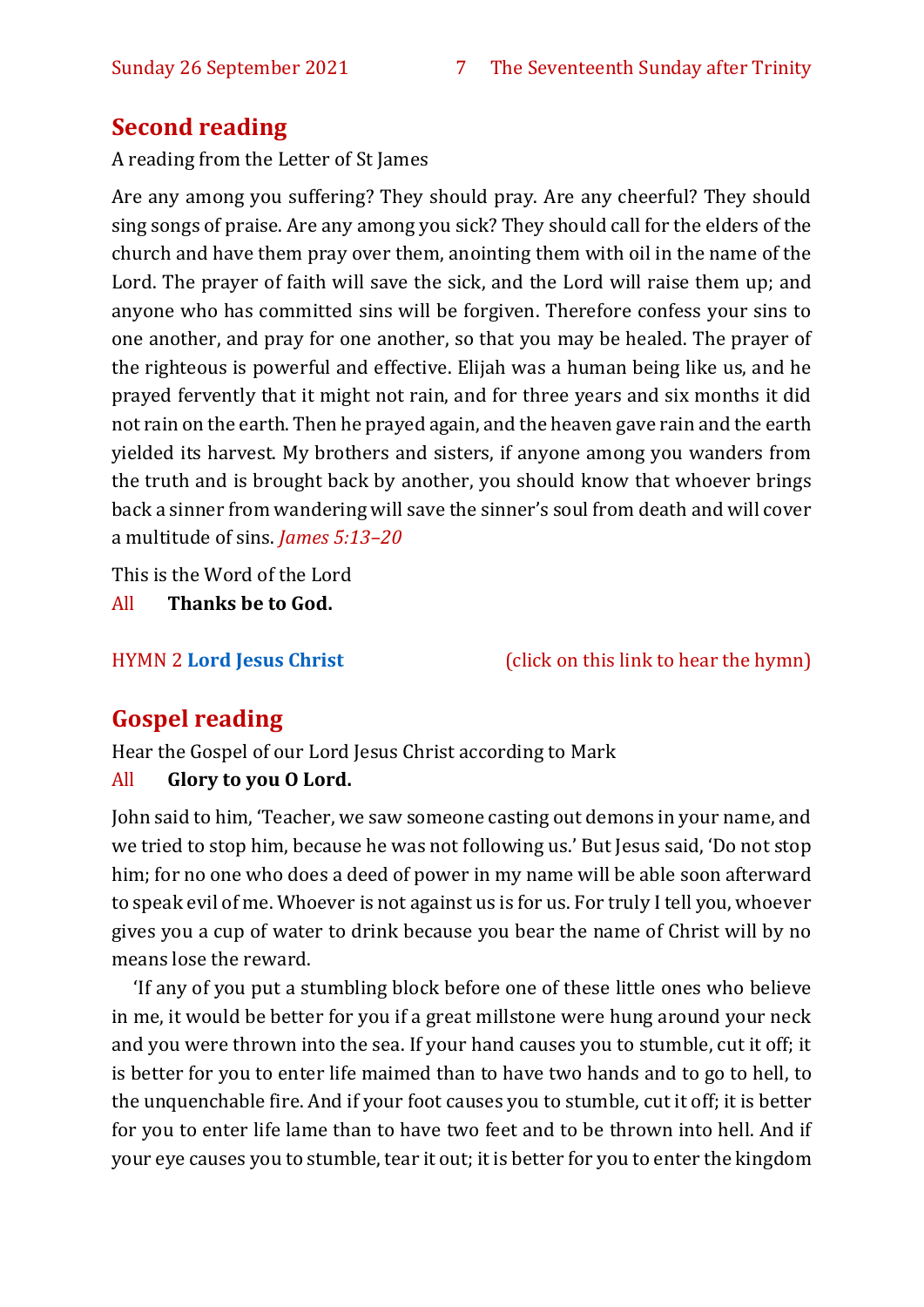of God with one eye than to have two eyes and to be thrown into hell, where their worm never dies, and the fire is never quenched.

'For everyone will be salted with fire. Salt is good; but if salt has lost its saltiness, how can you season it? Have salt in yourselves, and be at peace with one another. *Mark 9:38–50*

This is the Gospel of the Lord

#### All **Praise to you O Christ.**

#### **Sermon**

Today's gospel is a continuation and part of last week's story: It's one of Mark's 'sandwiches' told over two weeks. The slice of bread—the child and by extension, the people without power or voice—comes back again towards the end of today's gospel. And the filling is a concentrated cluster of moral teaching about discipleship and the task of being 'last of all and servant of all'. And the whole is seasoned by love.

In the filling of the sandwich, John and the other disciples run into a stumbling block to their ministry, an outsider who, as John tells Jesus, 'Was not following us.' John does not say that this man interfered with the disciples' work, that he had a different purpose, or that he opposed them. He simply says, 'He was not following us.' It didn't matter that this person was casting out demons in Jesus' name. He was not one of them, and that seems to be their stumbling point.

We are told in the epistle and the Old Testament reading how we are to worship, what we are to do in difficult circumstances, and how we are to bring others to God. In the Gospel, in very dramatic terms, Jesus gives us examples of what can happen if we don't obey Him—our feet can take us places that lead us away from Him, our hands can do things he doesn't want us to do, and we can put obstacles in the spiritual paths of others, thus harming, not helping, our neighbours. But Jesus is also gently rebuking the disciples for thinking they are the only ones doing Christ's work—'no-one who does a deed of power in my name will be able soon afterwards to speak evil of me. Whoever is not against us is for us'. He is removing a stumbling block.

Now, I can too easily name and blame people, events, and circumstances that have tripped me up, interfered in my life, or kept me from getting what I wanted. I've never had the promotions I deserve because my face doesn't fit. I never got the chance to be a musician because no-one encouraged me. Stumbling blocks, excuses (or self-delusions. Maybe I just wasn't good enough …) These stumbling blocks appear in our spiritual life, too.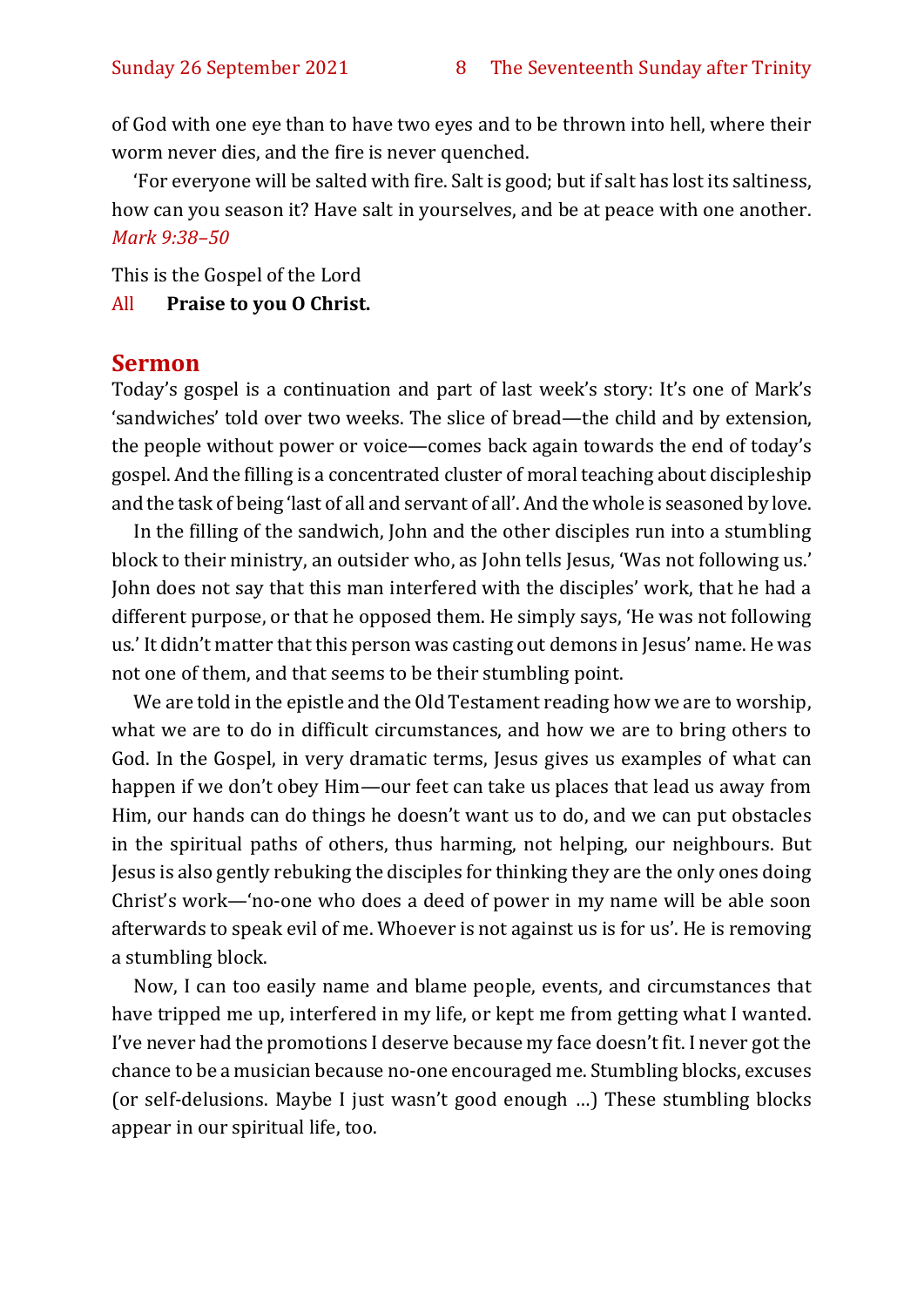There's the stumbling block of the 'Somebody else will do it' approach to helping the vulnerable, the outcast or the powerless. 'I can't afford it'. 'I haven't got time' for prayer. 'I don't like the music so I'm not going to church'. "It won't matter if I miss church today'. Gossip is a stumbling block. These things do harm to our spiritual health and to other people too. When did any of us last talk to the homeless person outside the supermarket, or give them anything. 'They'll only spend it on drink', we say. But we could buy them a pie, or a coffee, or a pair of gloves, in Jesus' name.

This is what Jesus is talking about in this passage, the need to get rid of the things that take us away from Him, to get back to true discipleship and service – never mind what anyone else is doing. He is asking us to look at ourselves, to be self-reflective. Our greatest stumbling blocks are not outside us but within us: anger and revenge, the judgments we make of others, prejudice, our desire to get ahead and be number one, the need to be right, our unwillingness to listen, the assumption that we know more and better than another, living as if our way is the only and right way, pride, fear.... These, and a thousand other things like them, are what cause others and us to fall. These are what we have to cut off.

Today, we might re-phrase Jesus' words this way: 'If it costs an arm and a leg to resist temptation, it is worth it.' We aren't suggesting that a person literally sacrifice an arm or leg, but are simply using colourful language to make the point that resisting temptation is very, very important. But we do need to take Jesus words, 'cut it off' seriously. Discipleship sometimes requires amputations. We need to amputate bad habits—resentments—ambitions that cause us to act unethically. We need to amputate things that stand between us and God. For if we don't set an example of love, how can others learn and come to Jesus? We harm others as much by inaction as by 'bad' actions, and put obstacles in the way of their spiritual journey. We lose our 'salt', our unique selling point, which is the love of Jesus working in us to empower the powerless. If we lose this, we lose the divine spark. So we need to keep the spark alive.

To do this, we need to think whether, and how, we have caused ourselves or someone else to stumble, and also what we might we need to change or give up in order to become the people God wants us to be. Have we committed ourselves to helping one another? Are we more concerned about another's wellbeing than our own? Do we encourage others? Are we true disciples?

If we are, we can be the building blocks of God's kingdom here on earth, rather than stumbling blocks. And wouldn't that be wonderful!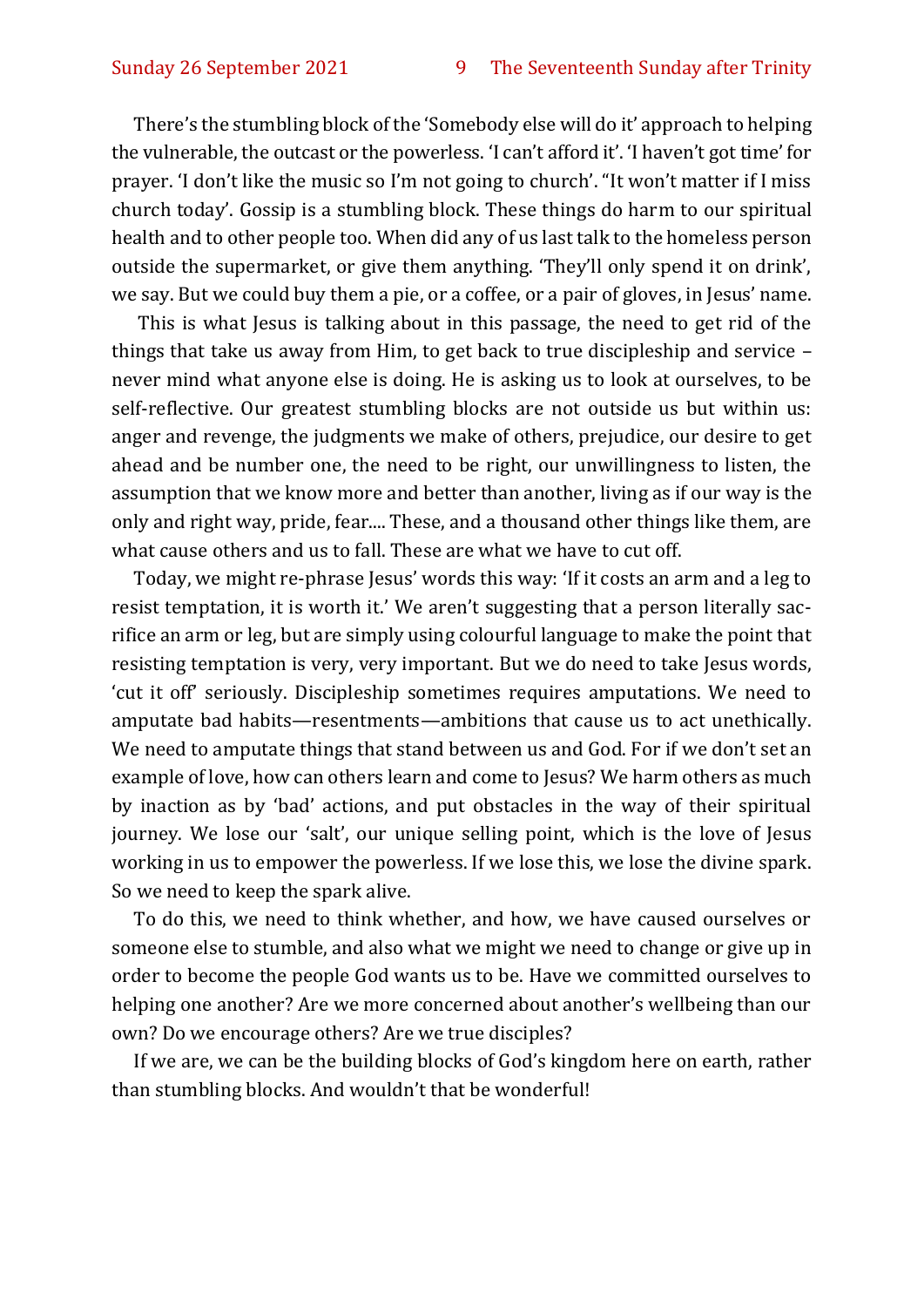#### **The Creed**

Do you believe and trust in God the Father, the source of all being and life, the one for whom we exist?

#### All **We believe and trust in him.**

Do you believe and trust in God the Son, who took our human nature, died for us and rose again?

#### All **We believe and trust in him.**

Do you believe and trust in God the Holy Spirit, who gives life to the people of God and makes Christ known in the world?

#### All **We believe and trust in him.**

This is the faith of the Church.

All **This is our faith. We believe and trust in one God, Father, Son and Holy Spirit. Amen.**

#### **Prayers of intercession**

Lord our God,

on the way of goodness, if we stumble lift us up; on the way of holiness, if we stray bring us back; on the way of kindness, if we toughen soften our hearts; that we may draw others to you and your saving power by our words and example. *David Adam*

Lord, help us to build on that new unity to reach out to those outside the Church as well as within our walls, so that we in turn may be a blessing and help to others.

Strengthen your Church, O Lord, in its care for the needy, and for all healers and healing communities.

Our help comes from you, O Lord

#### All **In your mercy, hear our prayer.**

*The World* Help our political leaders to remain mindful that from those to whom much is given, much shall also be expected.

As the resources of the world are not divided evenly among the peoples of the world, help us to do all that is in our power to share so much that we take for granted,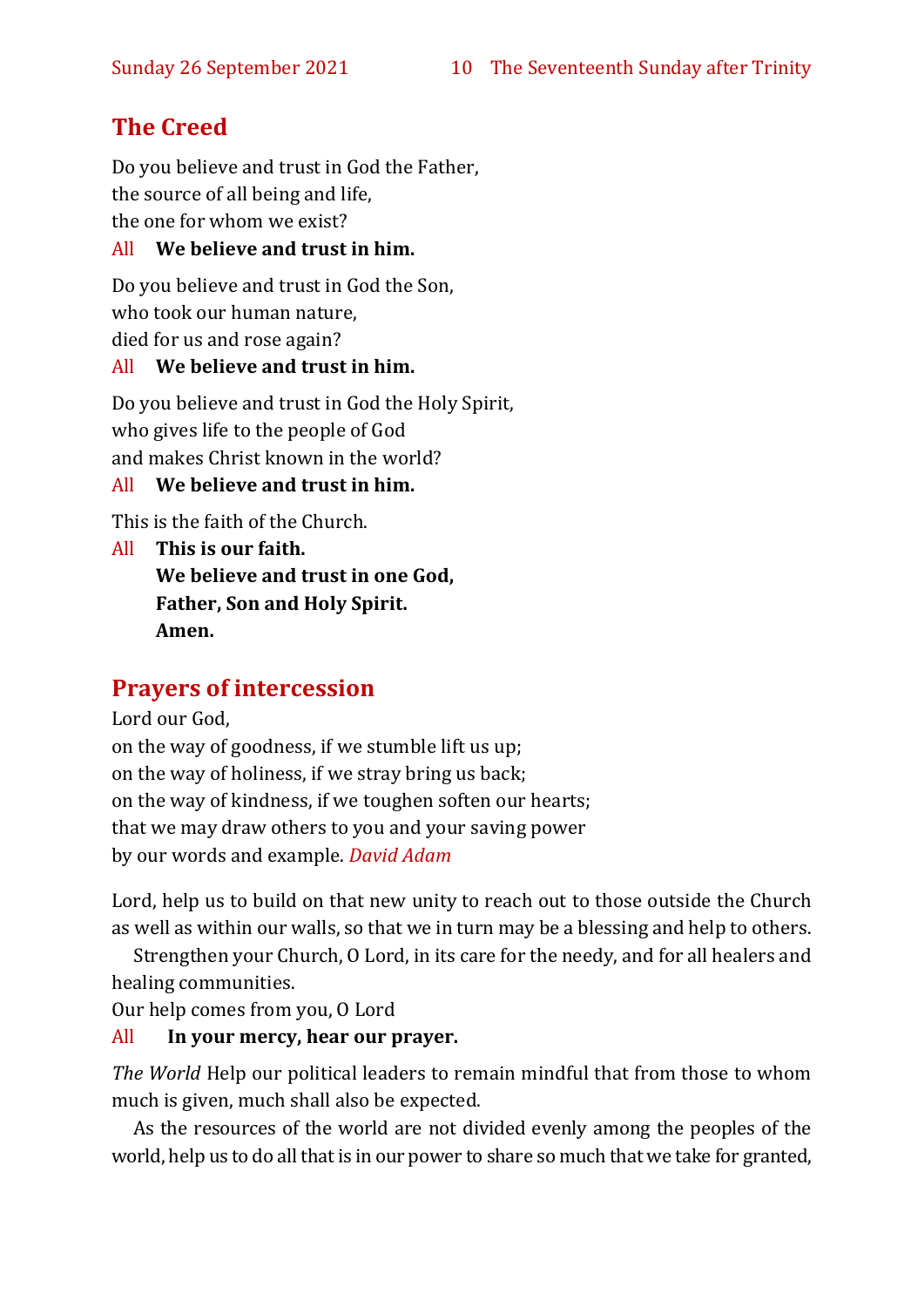even the constant supply of running water which for so many is a luxury beyond reach. Our help comes from you, O Lord

#### All **In your mercy, hear our prayer.**

*Our Community* Lord, teach us to be open and generous in our dealings. May we dedicate ourselves to the service of others and to you. Bless the neighbourhood in which we live, and the place where we work. We pray for our friends and families. Our help comes from you, O Lord

#### All **In your mercy, hear our prayer.**

*Human Need and Suffering* Lord of all power, support all whose strength is depleted, the world-weary, the exhausted, all those who feel that their well of inspiration has dried up.

We pray for those who are finding it difficult to cope with day to day living on their own. We remember also all who suffer from malnutrition, from hunger and from thirst.

Our help comes from you, O Lord

#### All **In your mercy, hear our prayer.**

*The Communion of Saints* We give you thanks for the victory that is ours in Christ Jesus, for the promise of joy and peace in your eternal kingdom. We pray that our loved ones departed may be numbered with your saints in glory.

Our help comes from you, O Lord

#### All **In your mercy, hear our prayer.**

Merciful Father,

All **accept these prayers for the sake of your Son, our Saviour Jesus Christ. Amen.**

#### **The peace**

Peace to you from God our heavenly Father. Peace from his Son Jesus Christ who is our peace. Peace from the Holy Spirit, the Life-giver

The peace of the Lord be always with you,

All **And also with you.**

HYMN 3 **[Beauty for brokenness](https://youtu.be/3kVHKuldZyw)** (please click on this link to hear the hymn)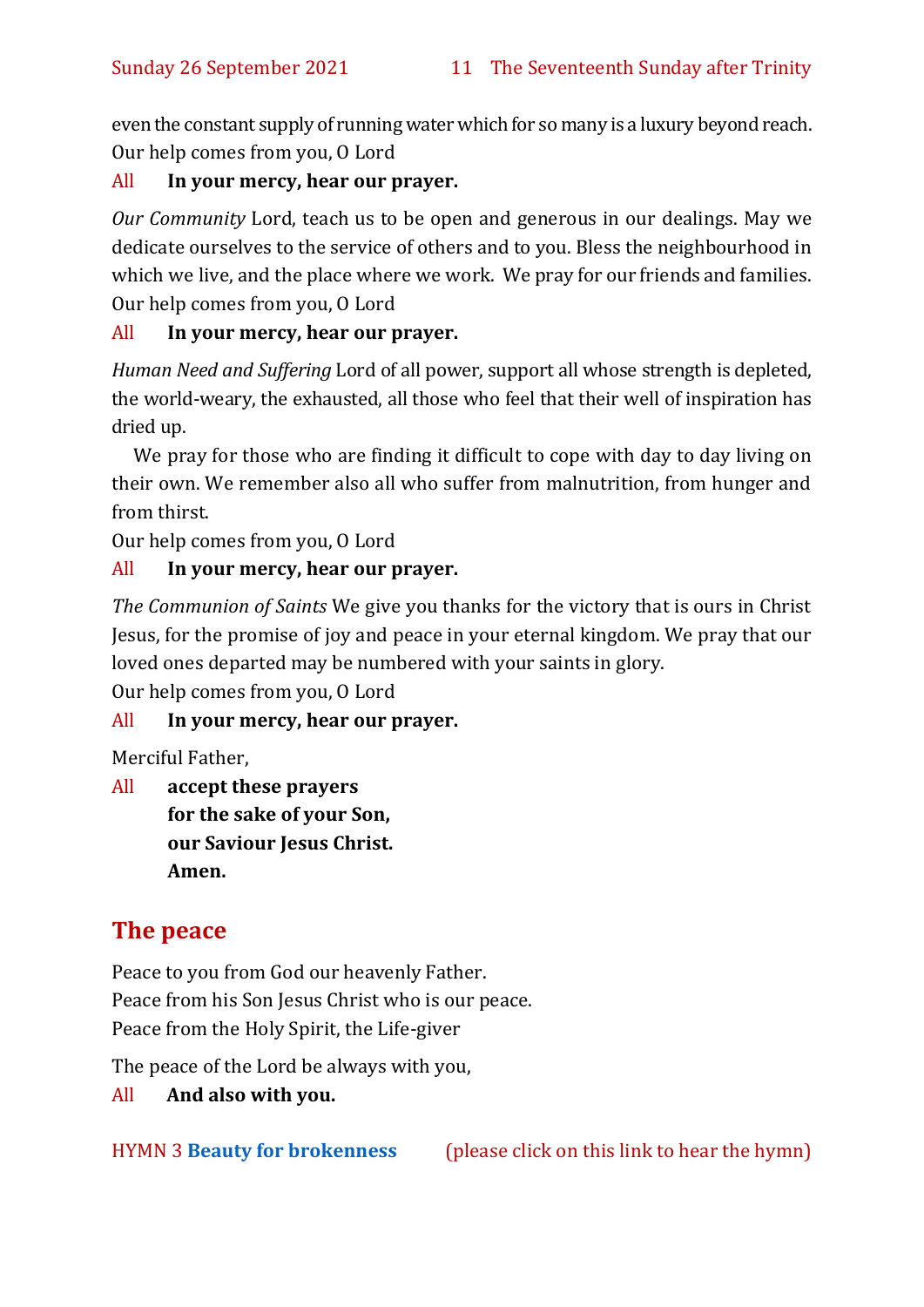The liturgy of the Communion Service appears below

## The Dismissal

The peace of God which passes all understanding, keep your hearts and minds in the knowledge and love of God, and of his Son Jesus Christ our Lord; and the blessing and the blessing of God almighty, the Father, the Son, and the Holy Spirit, be among you and remain with you always. and the blessing of God the Almighty: Father, Son, and Holy Spirit, be with you now and remain with you always. All **Amen.**

HYMN 4 **[Ten thousand reasons](https://www.youtube.com/watch?v=DXDGE_lRI0E)** (please click on this link to hear the hymn)

Go in peace to love and serve the Lord.

All **In the name of Christ. Amen.**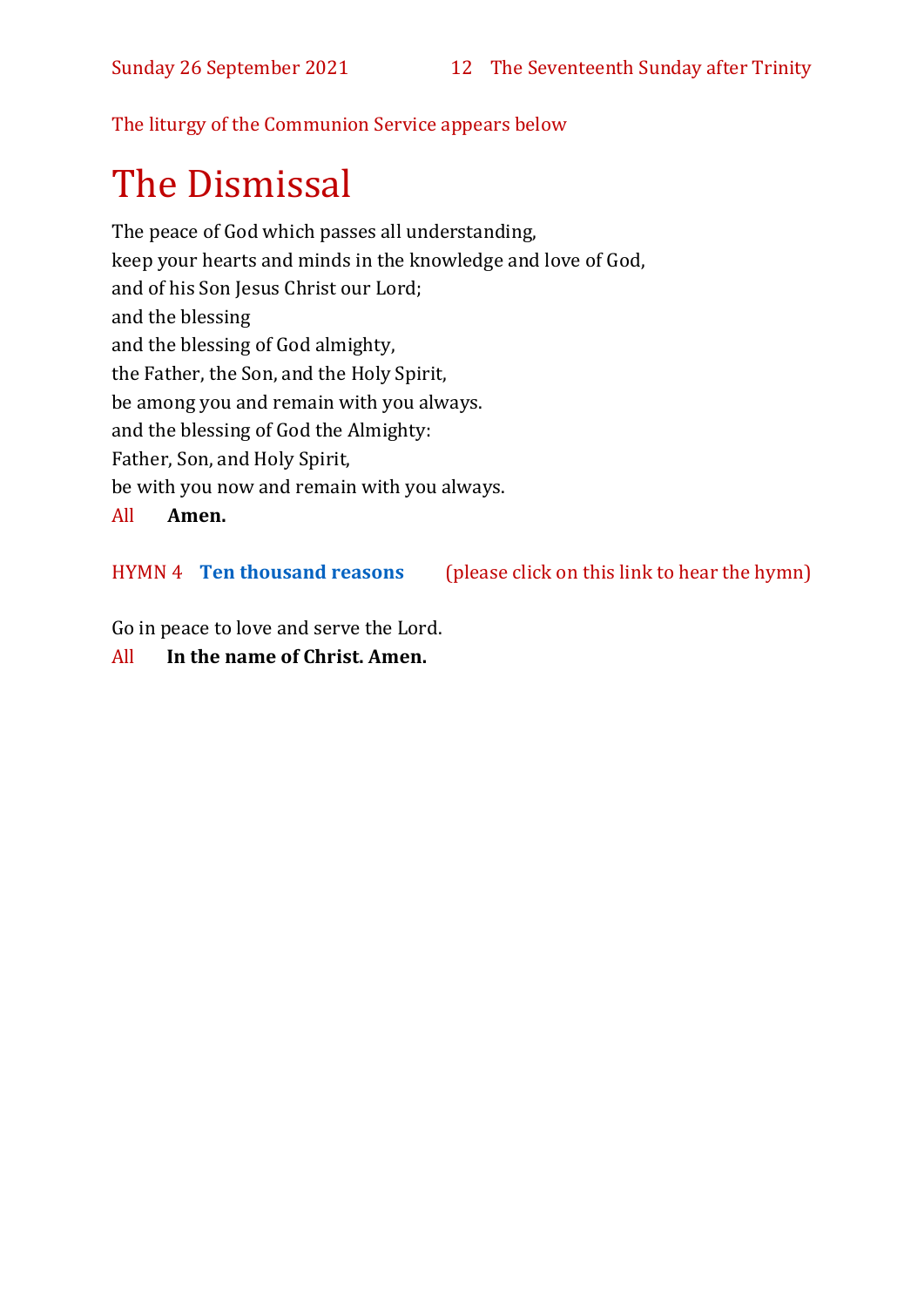## The Liturgy of the Sacrament

#### Eucharistic Prayer (prayer E)

The Lord be with you

#### All **and also with you.**

Lift up your hearts.

#### All **We lift them to the Lord.**

Let us give thanks to the Lord our God.

#### All **It is right to give thanks and praise.**

Father, you made the world and love your creation. You gave your Son Jesus Christ to be our Saviour. His dying and rising have set us free from sin and death. And so we gladly thank you, with saints and angels praising you, and saying,

All **Holy, holy, holy Lord, God of power and might, heaven and earth are full of your glory. Hosanna in the highest. Blessed is he who comes in the name of the Lord. Hosanna in the highest.**

We praise and bless you, loving Father, through Jesus Christ, our Lord; and as we obey his command, send your Holy Spirit, that broken bread and wine outpoured may be for us the body and blood of your dear Son.

On the night before he died he had supper with his friends and, taking bread, he praised you. He broke the bread, gave it to them and said: Take, eat; this is my body which is given for you; do this in remembrance of me.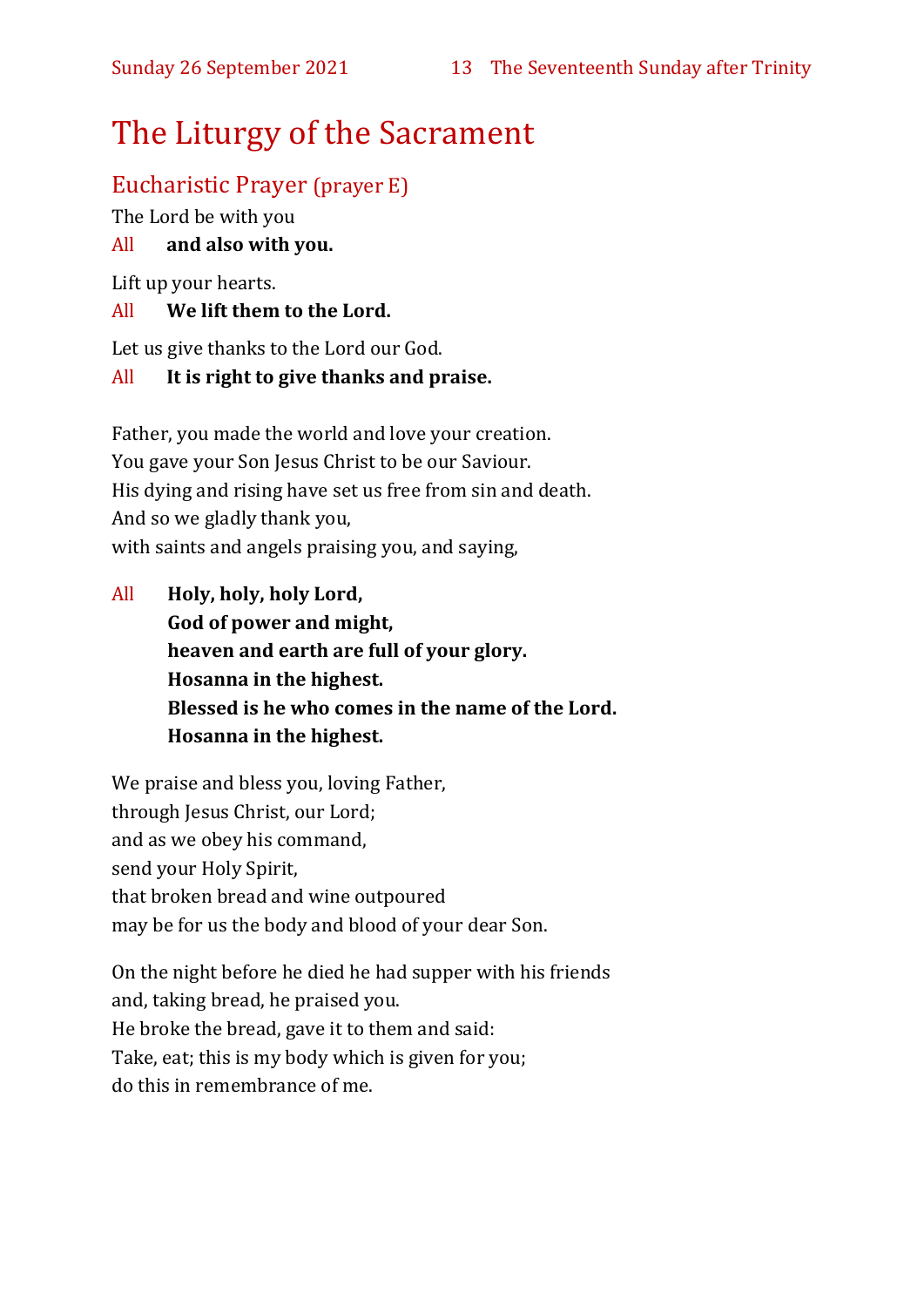When supper was ended he took the cup of wine. Again he praised you, gave it to them and said: Drink this, all of you; this is my blood of the new covenant, which is shed for you and for many for the forgiveness of sins. Do this, as often as you drink it, in remembrance of me.

So, Father, we remember all that Jesus did, in him we plead with confidence his sacrifice made once for all upon the cross.

Bringing before you the bread of life and cup of salvation, we proclaim his death and resurrection until he comes in glory.

Great is the mystery of faith:

#### All **Christ has died. Christ is risen. Christ will come again.**

Lord of all life, help us to work together for that day when your kingdom comes and justice and mercy will be seen in all the earth.

Look with favour on your people, gather us in your loving arms and bring us with all the saints to feast at your table in heaven.

Through Christ, and with Christ, and in Christ, in the unity of the Holy Spirit, all honour and glory are yours, O loving Father, for ever and ever.

All **Amen.**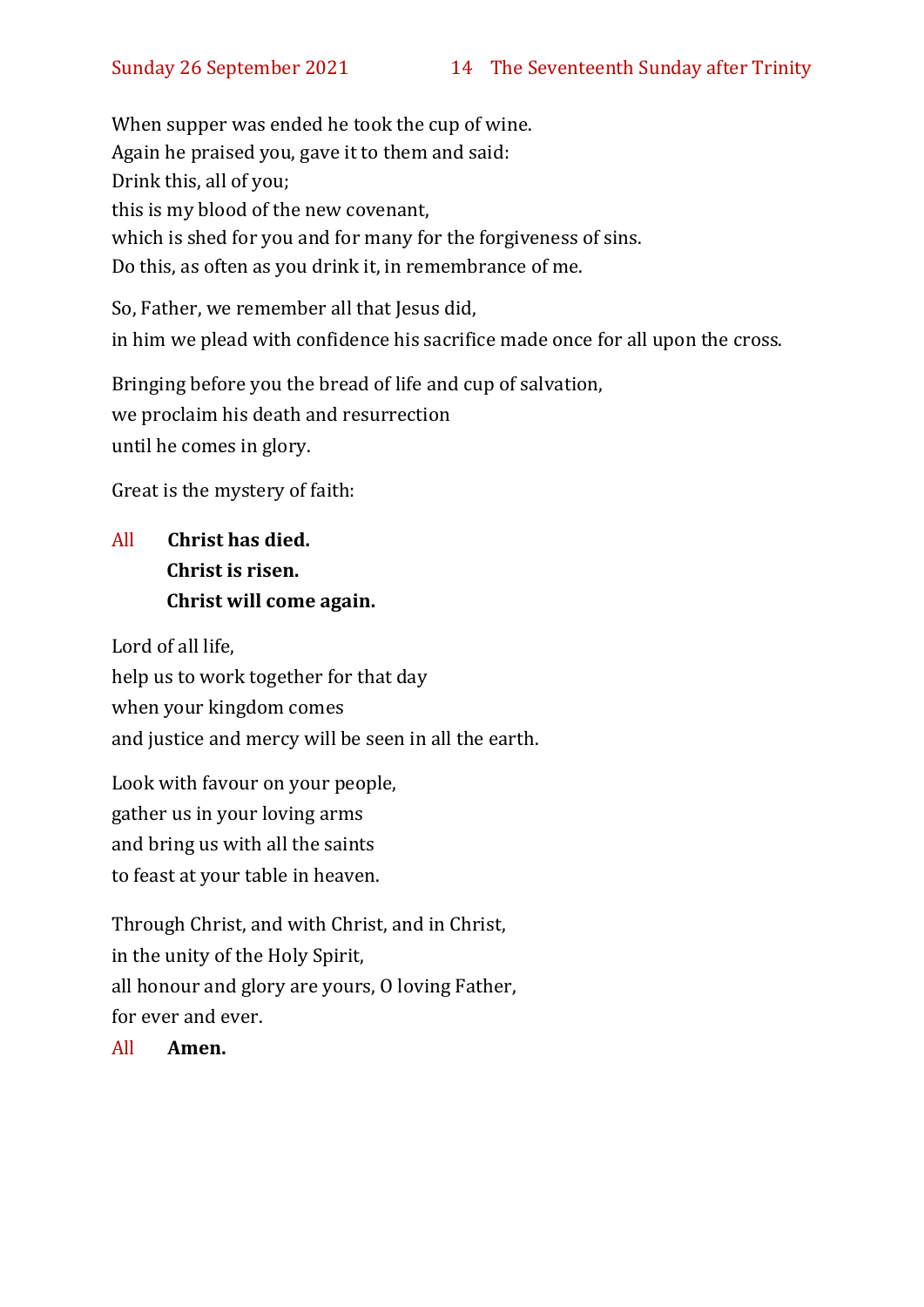#### The Lord's Prayer

As our Saviour taught us, so we pray

All **Our Father in heaven, hallowed be your name, your kingdom come, your will be done, on earth as in heaven. Give us today our daily bread. Forgive us our sins as we forgive those who sin against us. Lead us not into temptation but deliver us from evil. For the kingdom, the power,** 

**and the glory are yours now and for ever. Amen.**

#### Breaking of the Bread

We break this bread to share in the body of Christ.

- All **Though we are many, we are one body, because we all share in one bread.**
- All **Lamb of God,**

**you take away the sin of the world, have mercy on us.**

**Lamb of God, you take away the sin of the world, have mercy on us.**

**Lamb of God, you take away the sin of the world, grant us peace.**

Draw near with faith. Receive the body of our Lord Jesus Christ which he gave for you, and his blood which he shed for you. Eat and drink in remembrance that he died for you, and feed on him in your hearts by faith with thanksgiving.